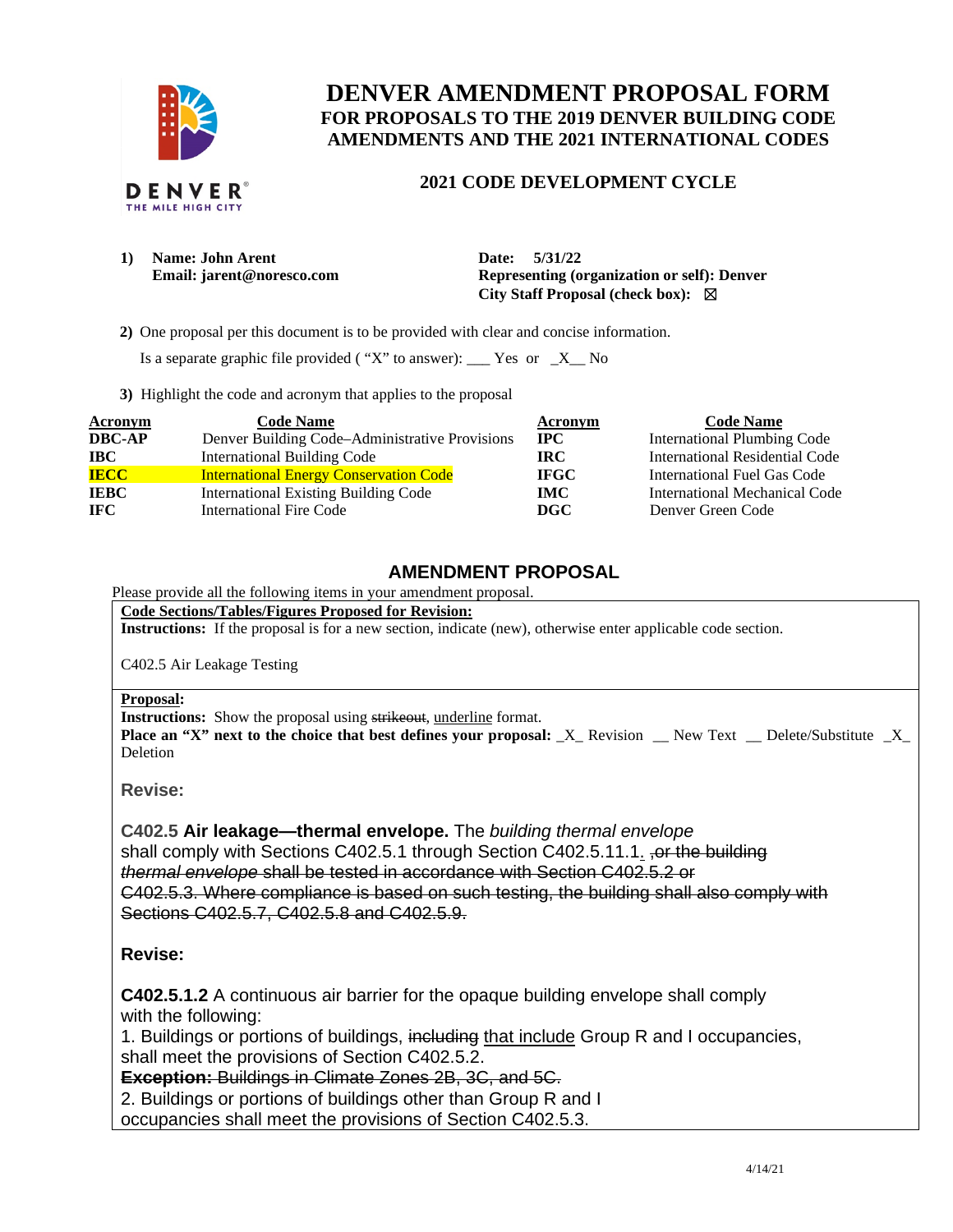3. If the air leakage requirements of C402.5.1.2 are not met, a Visual Inspection and Diagnostic Evaluation shall be performed, and all observed leaks shall be sealed where such sealing can be made without destruction of existing building components. Nonresidential buildings where the tested leakage rate exceeded 0.6 cfm/ft2 of building shell area at 75 Pa shall be retested to confirm leakage is below 0.6 cfm/ft2. Residential occupancies, including Group R and I buildings that do not pass leakage requirements shall have a visual inspection performed, with sealing of available leaks that do not require modification of the existing building envelope. The building shall be retested if the air leakage rate exceeded 0.45 cfm/ft2 on the initial test.

## **Exceptions:**

1. Buildings in Climate Zones 2B, 3B, 3C, and 5C.

2. Buildings larger than  $5,000$  square feet  $(464.5 \text{ m}_2)$  floor

area in Climate Zones 0B, 1, 2A, 4B, and 4C.

3. Buildings between 5,000 square feet (464.5 m2) and

50,000 square feet (4645 m2) floor area in Climate Zones 0A, 3A and 5B.

3. Buildings or portions of buildings that do not complete air barrier testing shall meet the provisions of Section C402.5.1.3 or C402.5.1.4 in addition to **Section C402.5.1.5.** 

## **Remove from Code:**

**C402.5.1.3 Materials.** Materials with an air permeability not greater

than  $0.004$  cfm/ft<sub>2</sub> (0.02 L/s  $\times$  m<sub>2</sub>) under a pressure differential of 0.3 inch water gauge (75 Pa) when tested in accordance with ASTM E2178 shall comply with this section. Materials in Items 1 through 16 shall be deemed to comply with this section, provided that joints are sealed and materials are installed as air barriers in accordance with the manufacturer's instructions.

1. Plywood with a thickness of not less than 3/8 inch (10 mm).

2. Oriented strand board having a thickness of not less than  $\frac{1}{2}$  inch (10 mm).

3. Extruded polystyrene insulation board having a thickness of not less than  $4/2$ inch (12.7 mm).

4. Foil-back polyisocyanurate insulation board having a thickness of not less  $than + 42$  inch  $(12.7$  mm).

5. Closed-cell spray foam having a minimum density of 1.5 pcf (2.4 kg/m3) and having a thickness of not less than 1<sup>42</sup> inches (38 mm).

6. Open-cell spray foam with a density between 0.4 and 1.5 pcf (0.6 and 2.4 kg/m3) and having a thickness of not less than 4.5 inches (113 mm).

7. Exterior or interior gypsum board having a thickness of not less than  $\frac{1}{2}$  inch  $(12.7 \text{ mm})$ .

8. Cement board having a thickness of not less than  $\frac{1}{2}$  inch (12.7 mm).

9. Built-up roofing membrane.

10. Modified bituminous roof membrane.

11. Single-ply roof membrane.

12. A Portland cement/sand parge, or gypsum plaster having a thickness of not less than  $5/8$  inch  $(15.9 \text{ mm})$ .

13. Cast-in-place and precast concrete.

14. Fully grouted concrete block masonry.

15. Sheet steel or aluminum.

16. Solid or hollow masonry constructed of clay or shale masonry units.

**C402.5.1.4 Assemblies.** Assemblies of materials and components with an average air leakage not greater than  $0.04$  cfm/ft<sub>2</sub> (0.2 L/s  $\times$  m<sub>2</sub>) under a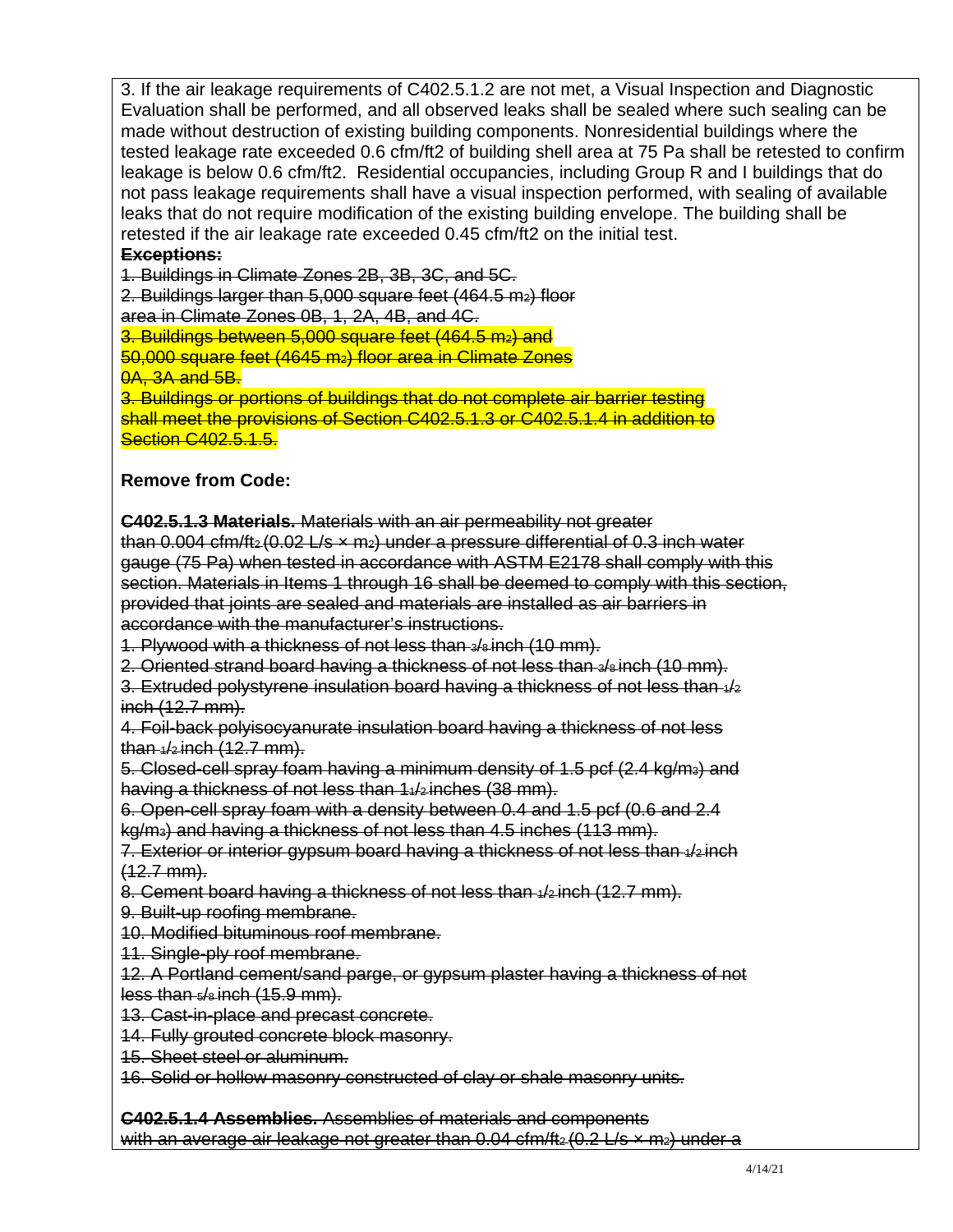pressure differential of 0.3 inch of water gauge (w.g.)(75 Pa) when tested in accordance with ASTM E2357, ASTM E1677 , ASTM D8052 or ASTM E283 shall comply with this section. Assemblies listed in Items 1 through 3 shall be deemed to comply, provided that joints are sealed and the requirements of Section C402.5.1.1 are met.

1. Concrete masonry walls coated with either one application of block filler or two applications of a paint or sealer coating.

2. Masonry walls constructed of clay or shale masonry units with a nominal width of 4 inches (102 mm) or more.

3. A Portland cement/sand parge, stucco or plaster not less than 1/2 inch (12.7 mm) in thickness.

**C402.5.1.53 Building envelope performance verification.** The installation of the continuous air barrier shall be verified by the *code official*, a *registered design professional* or *approved* agency in accordance with the following:

1. A review of the construction documents and other supporting data shall be conducted to assess compliance with the requirements in Section C402.5.1

. 2. Inspection of continuous air barrier components and assemblies shall be conducted during construction while the air barrier is still accessible for inspection and repair to verify compliance with the requirements of **Sections C402.5.1.3** and **C402.5.1.4**.

3. A final commissioning report shall be provided for inspections completed by the *registered design professional* or *approved* agency. The commissioning report shall be provided to the building owner or owner's authorized agent and the *code official*. The report shall identify deficiencies found during the review of the construction documents and inspection and details of corrective measures taken.

### **Supporting Information (Required):**

All proposals must include a written explanation and justification as to how they address physical, environmental, and/or customary characteristics that are specific to the City and County of Denver. The following questions must be answered for a proposal to be considered.

- Purpose: What does your proposal achieve?
- *1.* Revise C402.5 to end sentence after C402.5.11.1 and delete remainder of sentence.

*The current language of Section C402.5 leads the reader to believe that the building air barrier may comply with the code based on the air barrier construction and materials sections, without providing air barrier testing. This is misleading, as both options listed in section C402.5 require air barrier testing. Removal of the secondary compliance option will make the section clearer.* 

*2.* Revise Item 1 of C402.5.1.2: *This is a clarification that this item applies only to group R and I. As currently written, R and I are a subset of buildings or portions of buildings but does not say that buildings with other occupancies don't have to comply with this item.* 

*3.* Revise C402.5.1.2 to delete all exceptions in Items 1 and 2, and to delete Item 3. *Exception 3 to Item 2 is the only exception that applies to CZ 5B and the others are moot so they can be deleted. With no exceptions, testing is always required, and item 3 becomes moot since it only applies to projects without testing. With Denver's climate goals we don't think it's appropriate to include Exception 3 to Item 2.* 

*4.* Delete C402.5.1.3, C402.5.1.4, and C402.5.1.5. *Compliance with these sections is intended to only be required when testing is not completed, so these sections are not needed with the changes above to Items 1, 2 and 3 of C402.5.1.2. In IECC proposals CE96-19 and CE97-19,*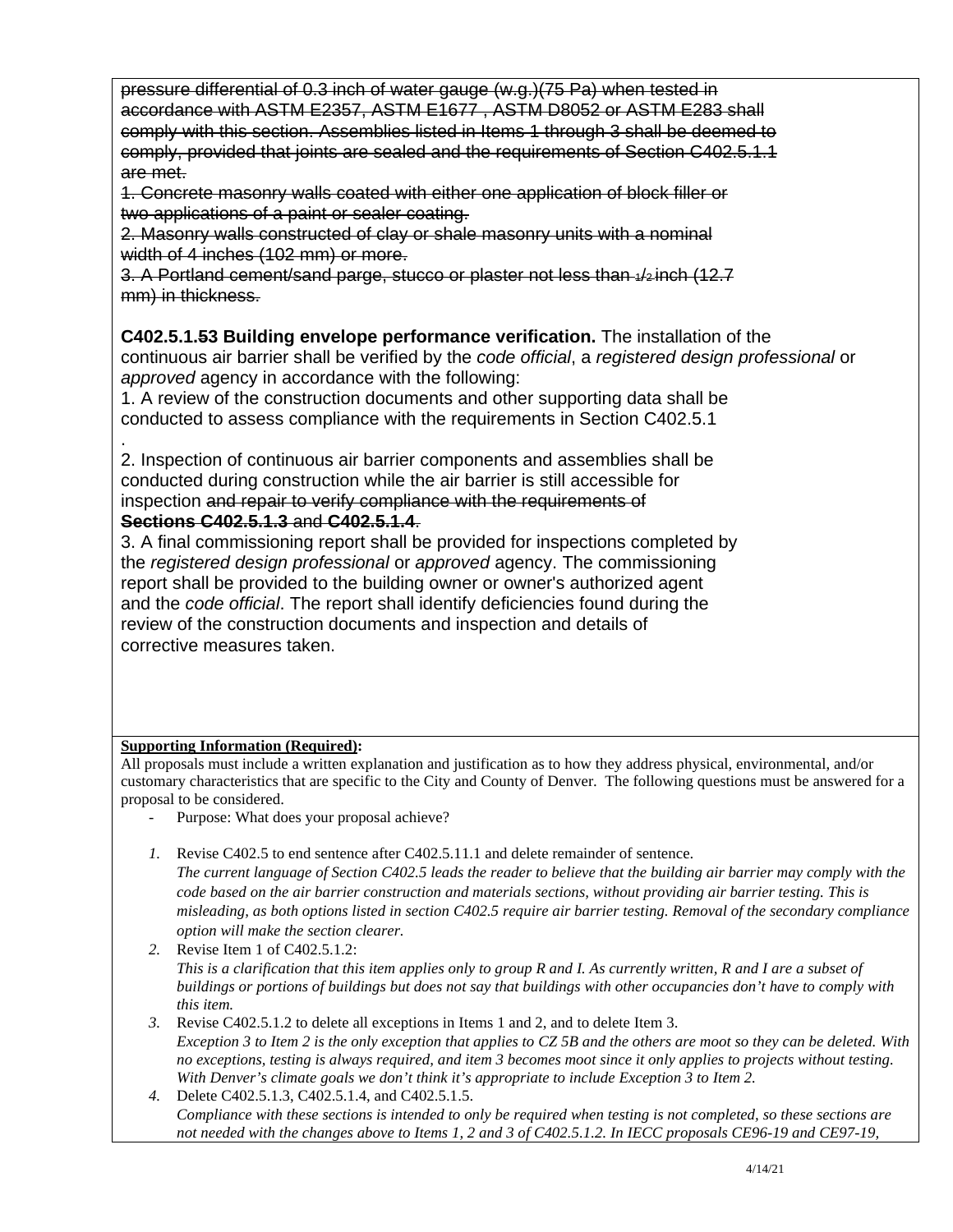*these sections were intended to be subsections to C402.5.1.2 with compliance required only as scoped in C402.5.1.2; however, these ended up being the same level in the code (.3, .4 and .5 instead of .2.1, .2.2 and .2.3). With this error, the charging language in C402.5 would require compliance with these sections, even if testing is done, which is not the intent. By deleting, we avoid this error in the code.* 

Reason: Why is your proposal necessary?

Air leakage can be a significant source of energy waste in buildings, contributing to higher heating and cooling costs for building owners and occupants, and increasing risk related to comfort and durability. Air tightness testing can result in more attention to envelope assembly air barrier sealing and significantly reduced building leakage. Adequate control over air leakage can provide many benefits including reduced HVAC equipment sizing, better building pressurization, and energy savings due to reduced heating and cooling of infiltrated outside air.

Substantiation: Why is your proposal valid? (i.e. technical justification)

Materials and assemblies do not guarantee a low leakage building. Recent research (Wiss 2014) shows that 40% of buildings constructed without an envelope consultant have air leakage exceeding the currently optional test standard requirements, while buildings with envelope consultants all had leakage below 0.25 cf m/ft2. Testing is the most reliable means of ensuring that the intent of this code section-limiting unintended energy waste in buildings due to air infiltration -will be achieved.

The measure retains the current IECC compliance path test limit of 0.40 cf m/ft2 at 75 Pa. Durston and Heron's review (2012) of the more stringent requirements by the U.S. Department of Defense (DOD) shows that without testing, the range of building leakage can exceed the requirement by more than double (0.9 cf m/ft2). However, with testing included as part of the construction process, the average leakage of buildings was determined to be well below the 0.4 cf m/ft2 limit. Therefore, based on the DOD findings, the test limit of 0.40 cf m/ft2 is considered a realistic and achievable goal. In addition, the target is well established in the IECC, and aligns with similar optional requirements contained in Standard 90.1.

*Cost Impact: The code change proposal will increase the cost of construction* 

*This measure will increase the cost of construction of new commercial buildings as whole building air leakage testing will be required except for primarily residential buildings (Group R and I building occupancies). Based on a survey of professional commercial building air barrier testing companies, it was determined that the cost of air leakage testing fell into three ranges:* 

- *\$350 or \$0.12 to \$0.07 per square foot for buildings up to 5000 square feet*
- *\$0.50 to \$0.15 per square foot for buildings between 5000 and 50,000 square feet*

 *\$0.15 to \$0.09 per square foot for buildings between 50,000 and 100,000 square feet, with decreasing costs for larger buildings. As demand for air leakage testing in commercial buildings increases, more companies will enter the market to provide these services. Therefore, a gradual decrease in cost is expected as more companies are available to do the testing.* 

**Bibliography and Access to Materials** (as needed when substantiating material is associated with the amendment proposal):

Wiss J. 2014. ASHRAE 1478-RP Measuring Airtightness of Mid- and High-Rise Non-Residential Buildings. Elstner Associates, Inc. for ASHRAE. [https://www.ashrae.org/resources--publications/periodicals/enewsletters/esociety/2014-12-10-articles/completed-research](https://www.ashrae.org/resources--publications/periodicals/enewsletters/esociety/2014-12-10-articles/completed-research-december-2014.)[december-2014.](https://www.ashrae.org/resources--publications/periodicals/enewsletters/esociety/2014-12-10-articles/completed-research-december-2014.) 

Durston JL and M Heron. 2012. Summary and Analysis of Large Building Air Leakage Testing for the U.S. Department of Defense. Atlanta, GA.

[http://c.ymcdn.com/sites/www.nibs.org/resource/resmgr/BEST](http://c.ymcdn.com/sites/www.nibs.org/resource/resmgr/BEST/best3_durston.2.9.pdf.)/best3\_durston.2.9.pdf.

#### **Other Regulations Proposed to be Affected**

**\*For proposals to delete content from the 2019 Denver Green Code in conjunction with adding it to other mandatory Denver codes and/or regulations, only.**

Please identify which other mandatory codes or regulations are suggested to be updated (if any) to accept relocated content.

#### **Referenced Standards:**

List any new referenced standards that are proposed to be referenced in the code.

**Impact:** 

How will this proposal impact cost and restrictiveness of code? ("X" answer for each item below)